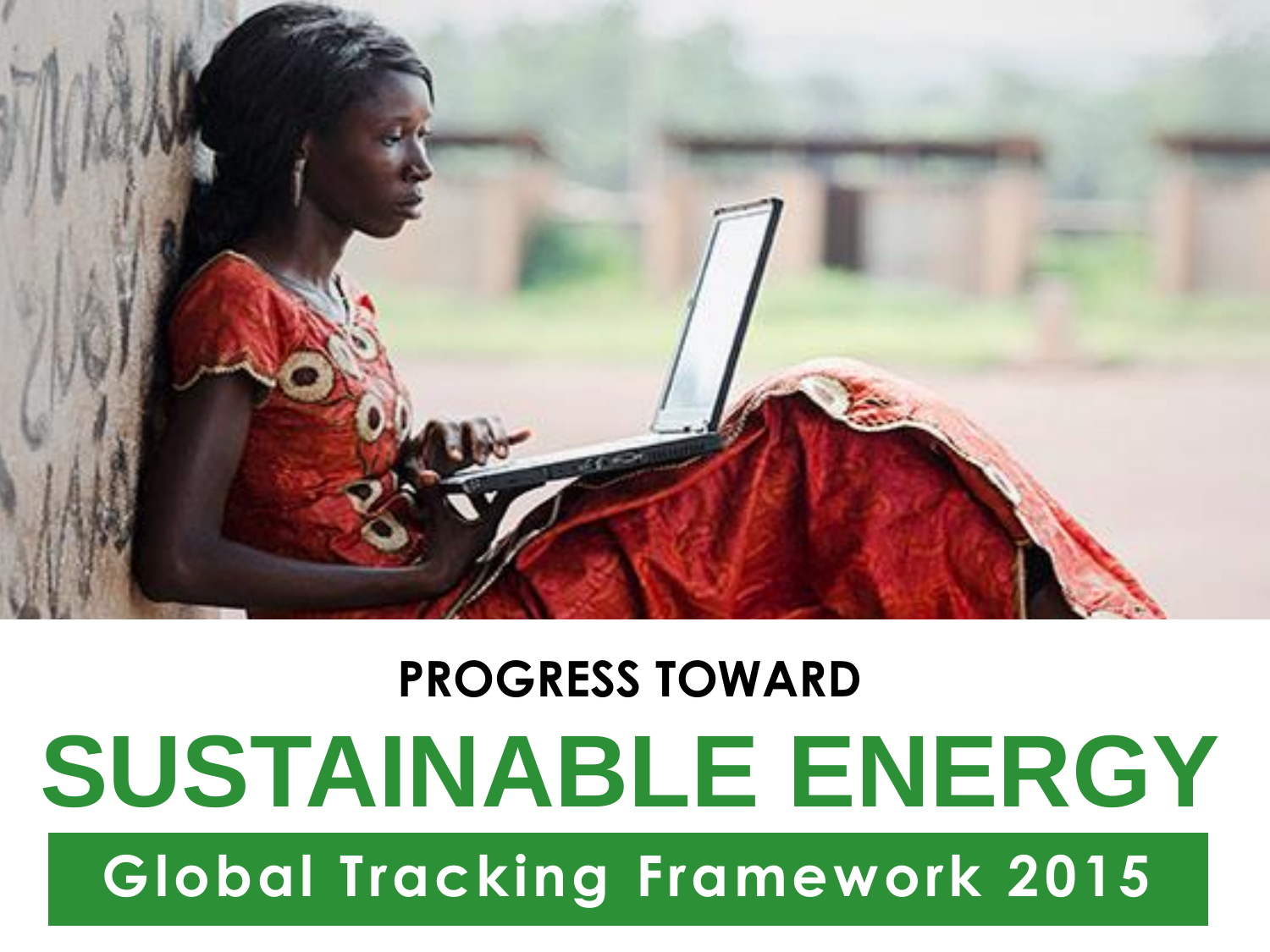# What is the Global Tracking Framework?

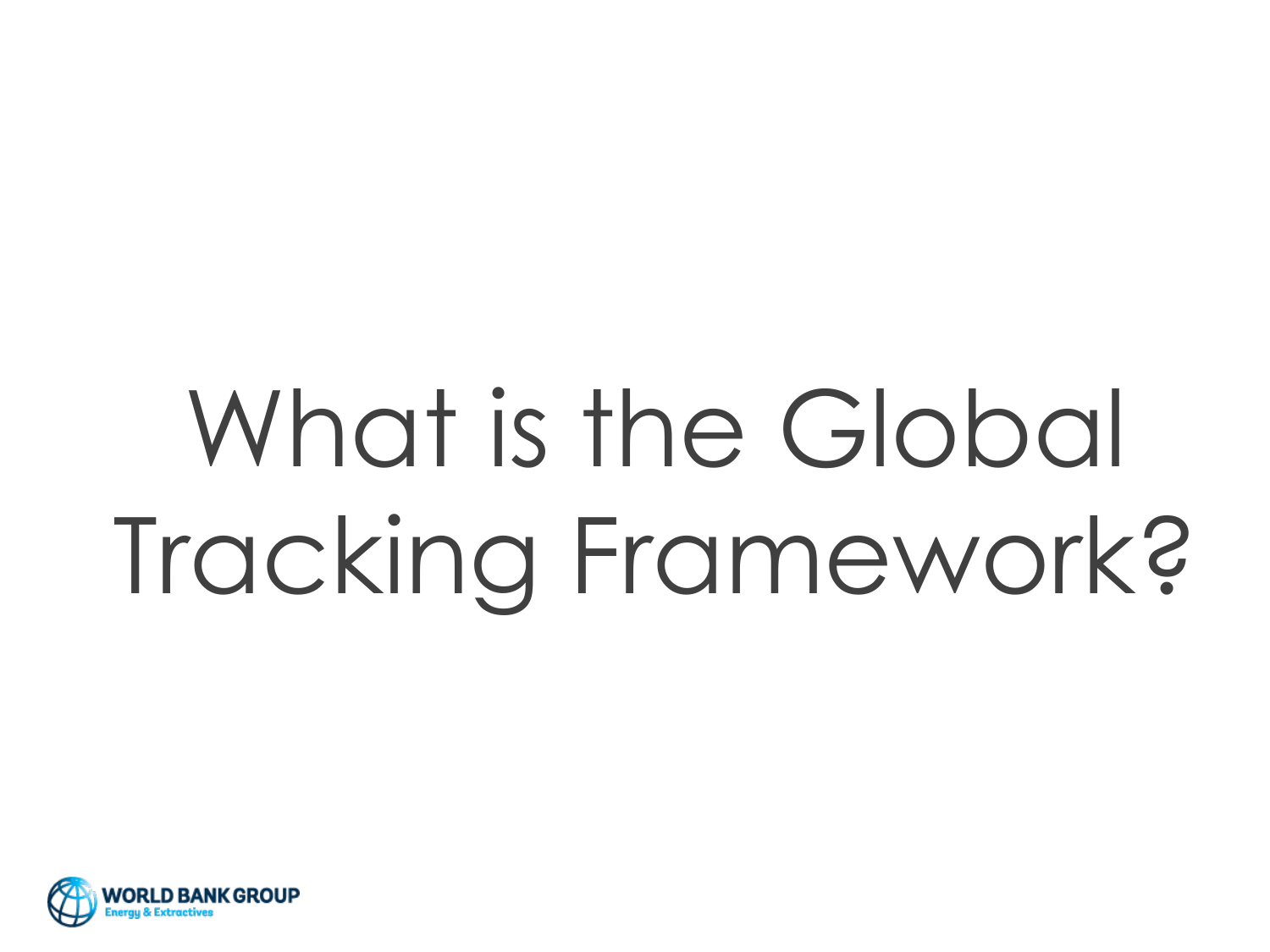### **Global Tracking Framework preparing its third edition**



### OGRESS JABLE E F K



**SUSTAINABL INERGY FOR A**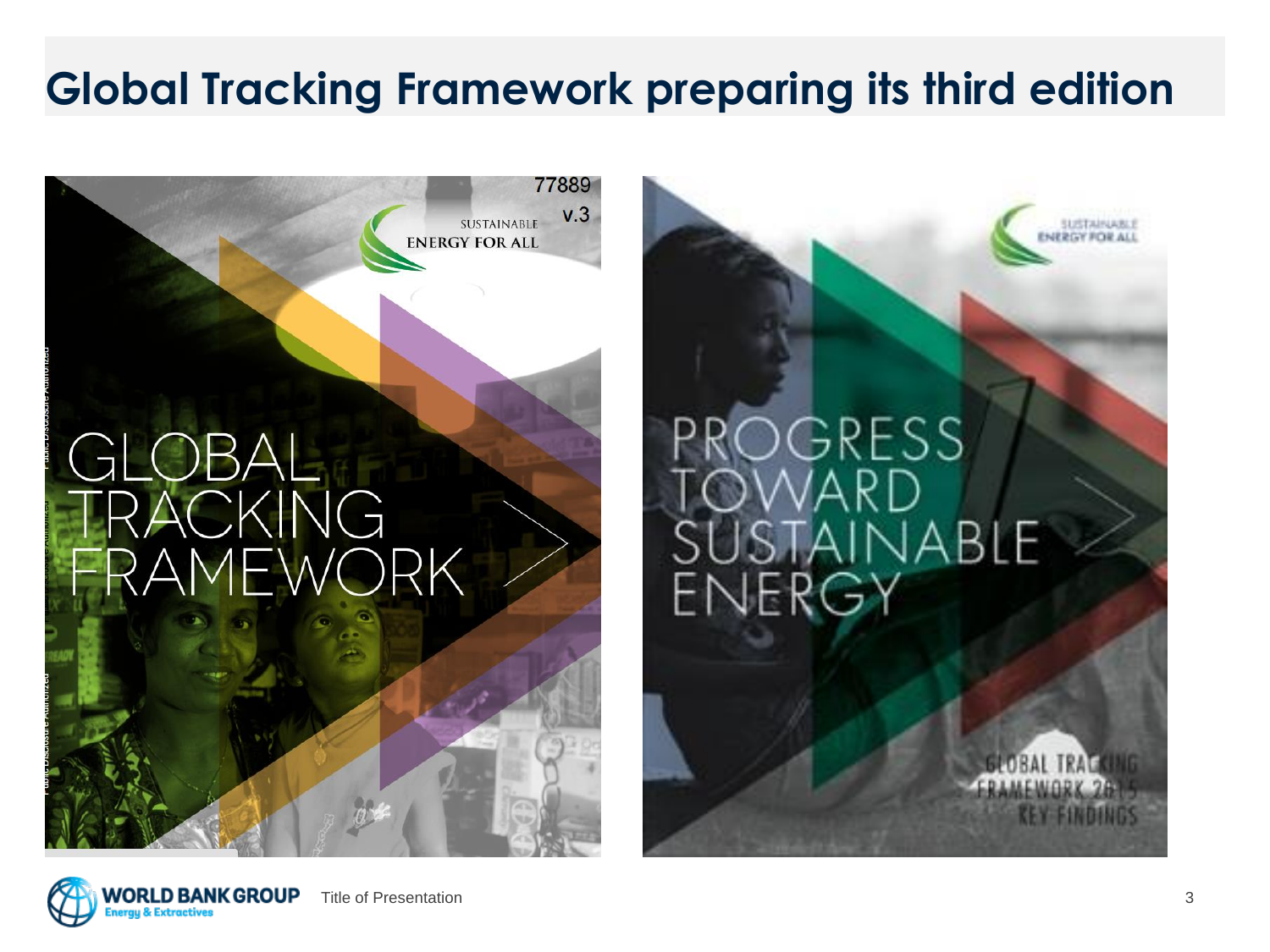### **Global Tracking Framework takes a pragmatic approach balancing ideal metrics and data availability**

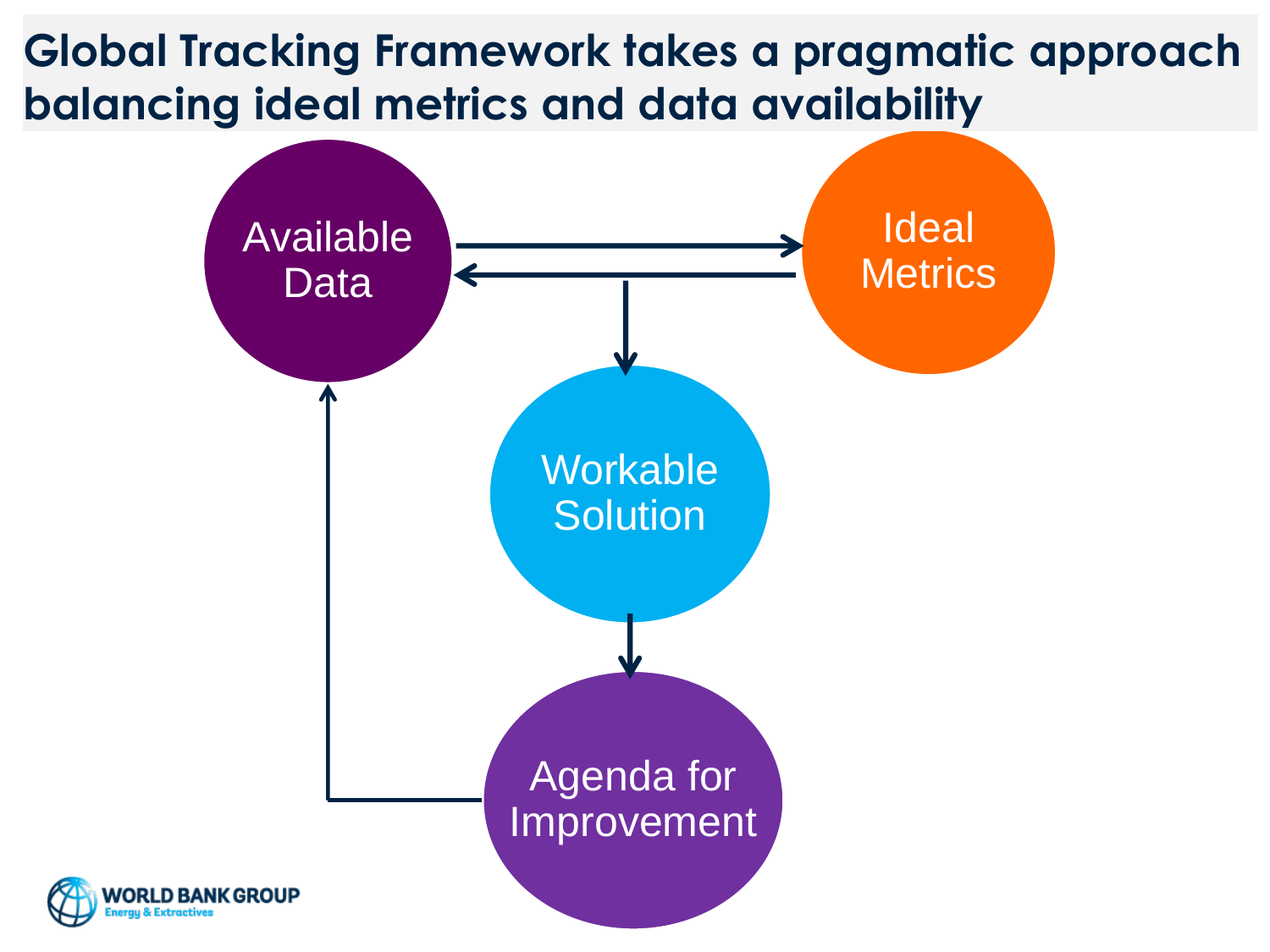### **Global Tracking Framework pools and standardizes data produced by national statistical agencies**

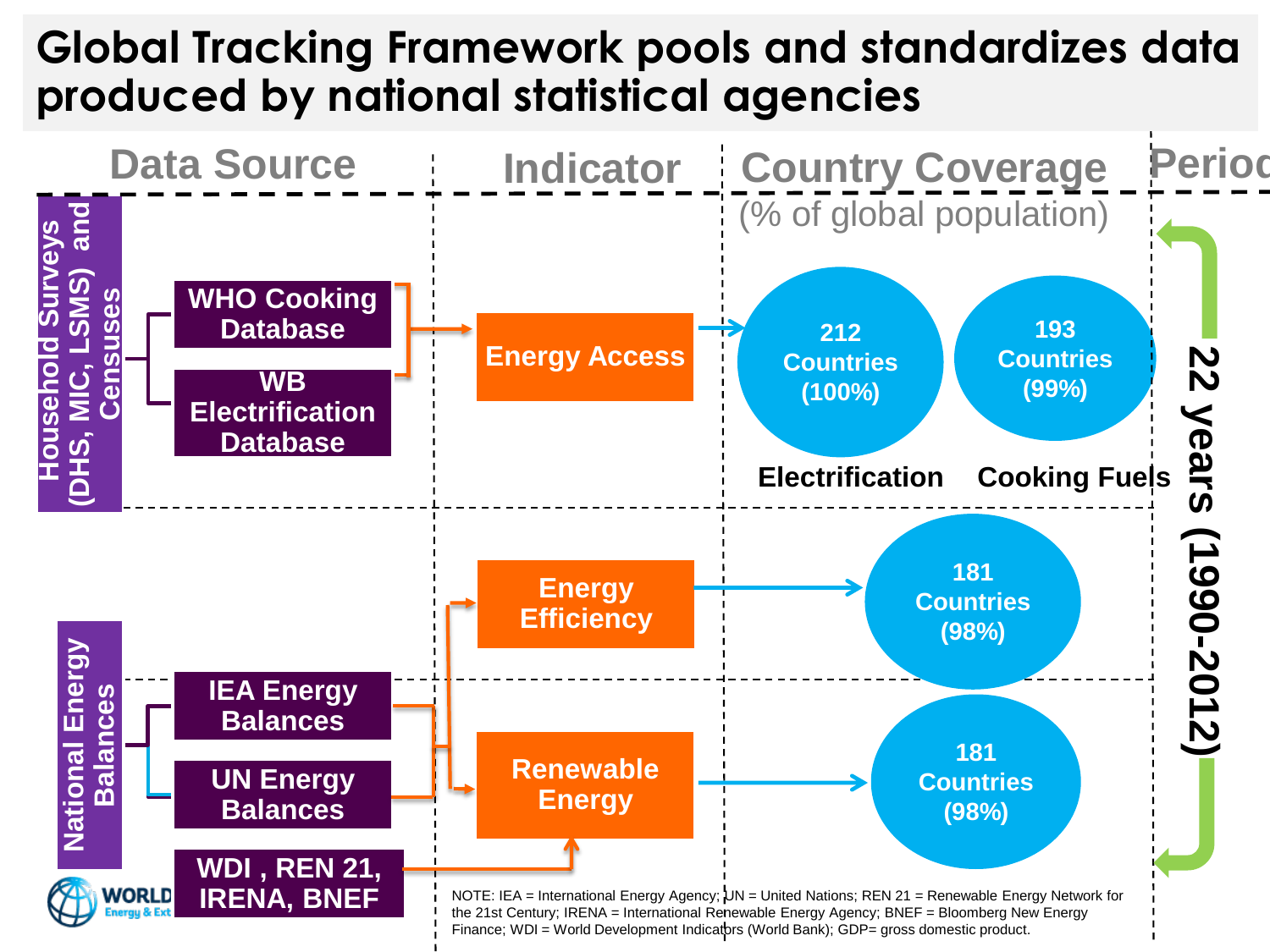



#### **Percentage of population with an electricity connection based on surveys**

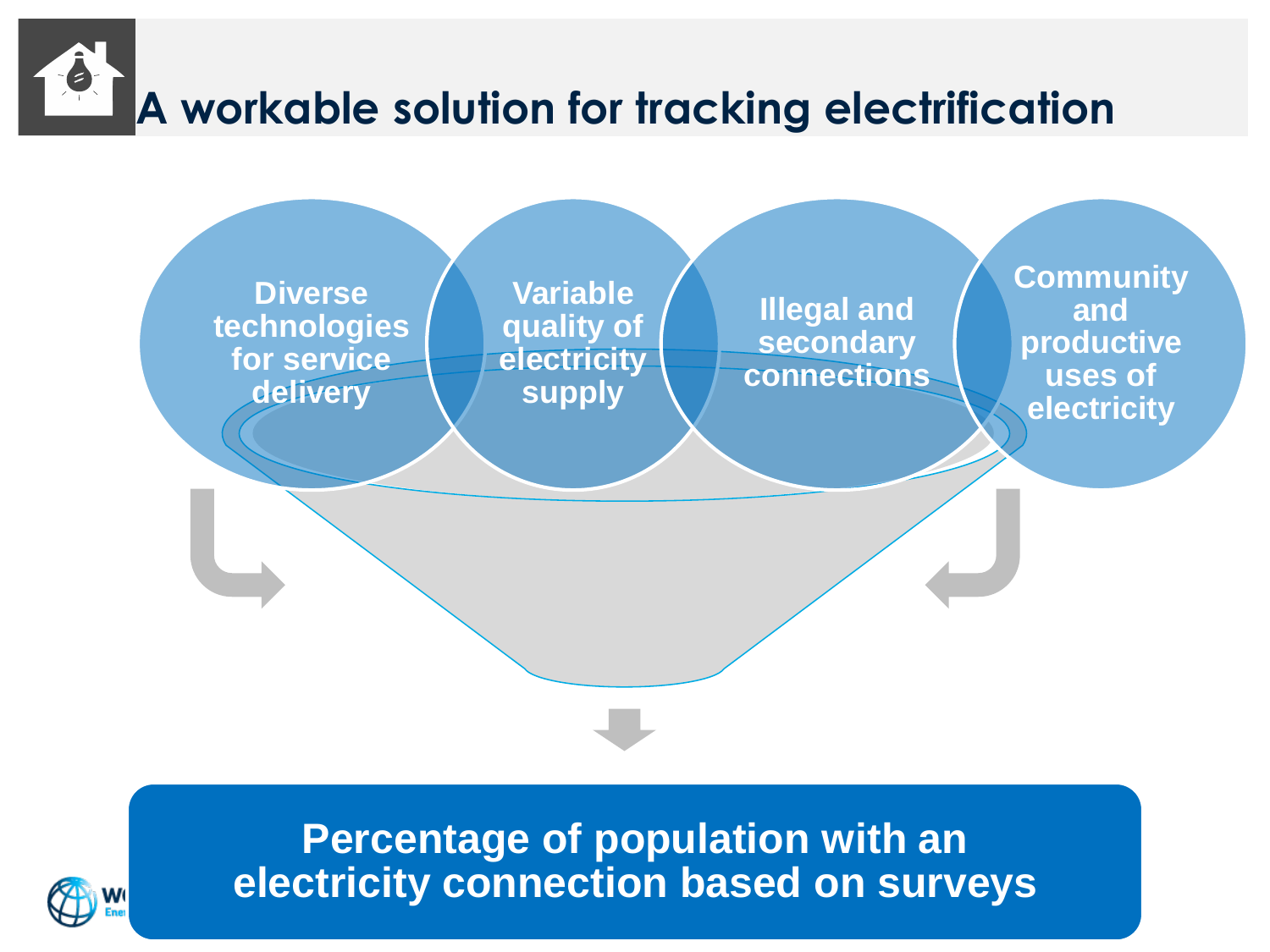## **A workable solution for tracking clean cooking**

**Cook stove and fuel together determine performance**

**Adherence to standards of use and maintenance**

**Use of multiple solutions in the same household**

**Availability, affordability, convenience, cultural fit**

**Percentage of population making primary use of non-solid fuels based on surveys**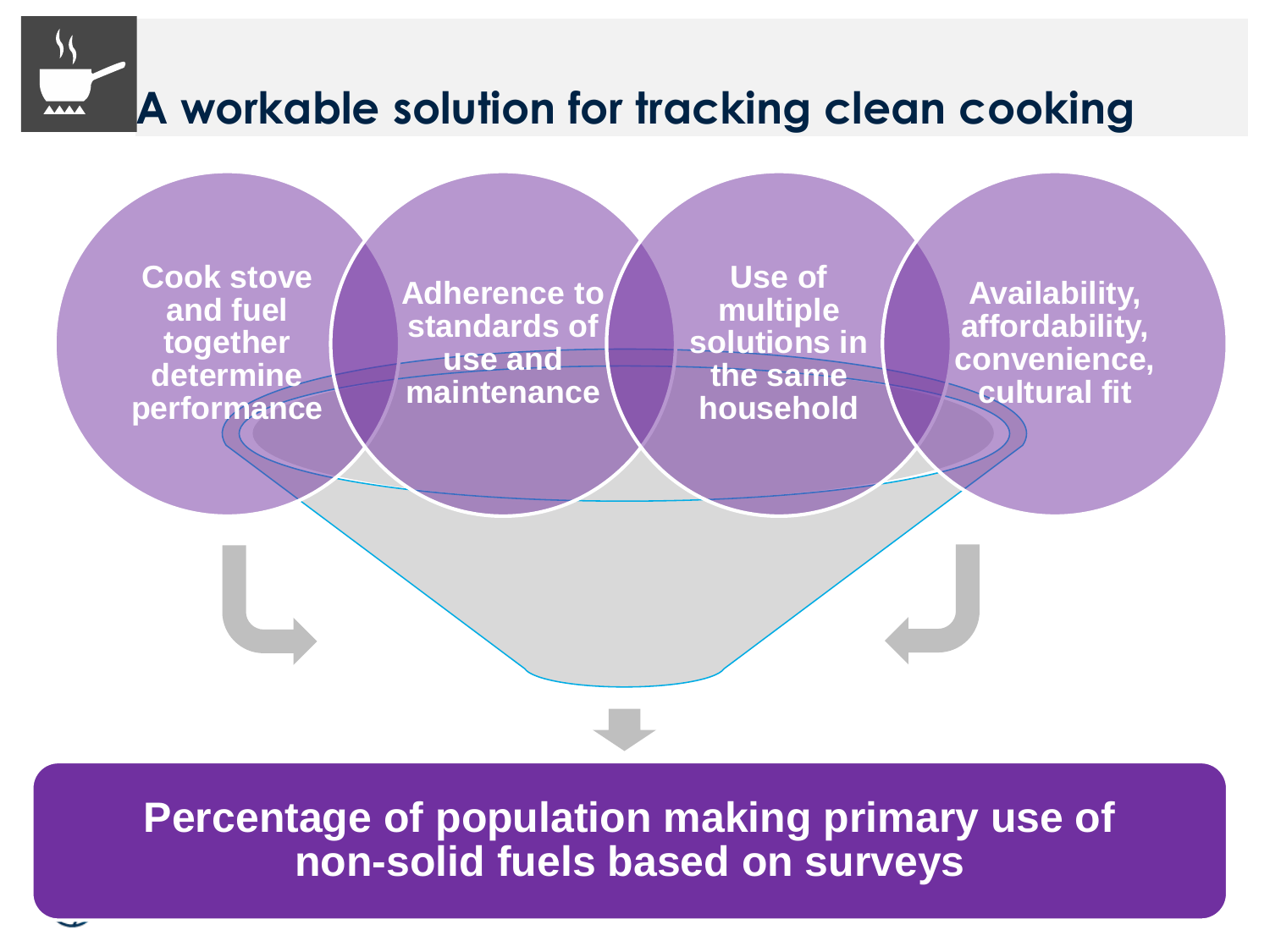## **A workable solution for tracking clean cooking**

**Cook stove and fuel together determine performance**

**Adherence to standards of use and maintenance**

**Use of multiple solutions in the same household**

**Availability, affordability, convenience, cultural fit**

## **Percentage of population making primary use of**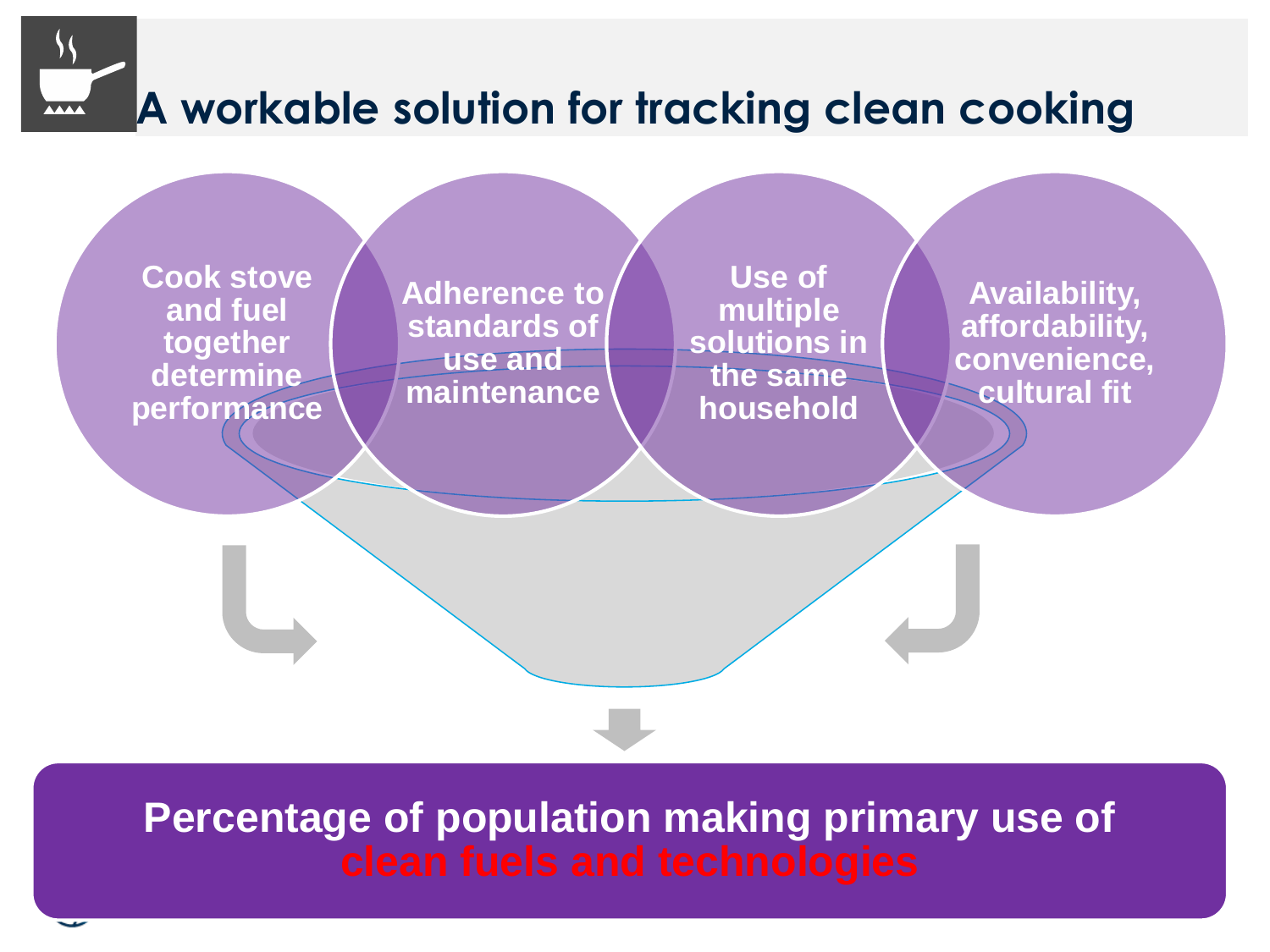

### **A workable solution for energy efficiency**

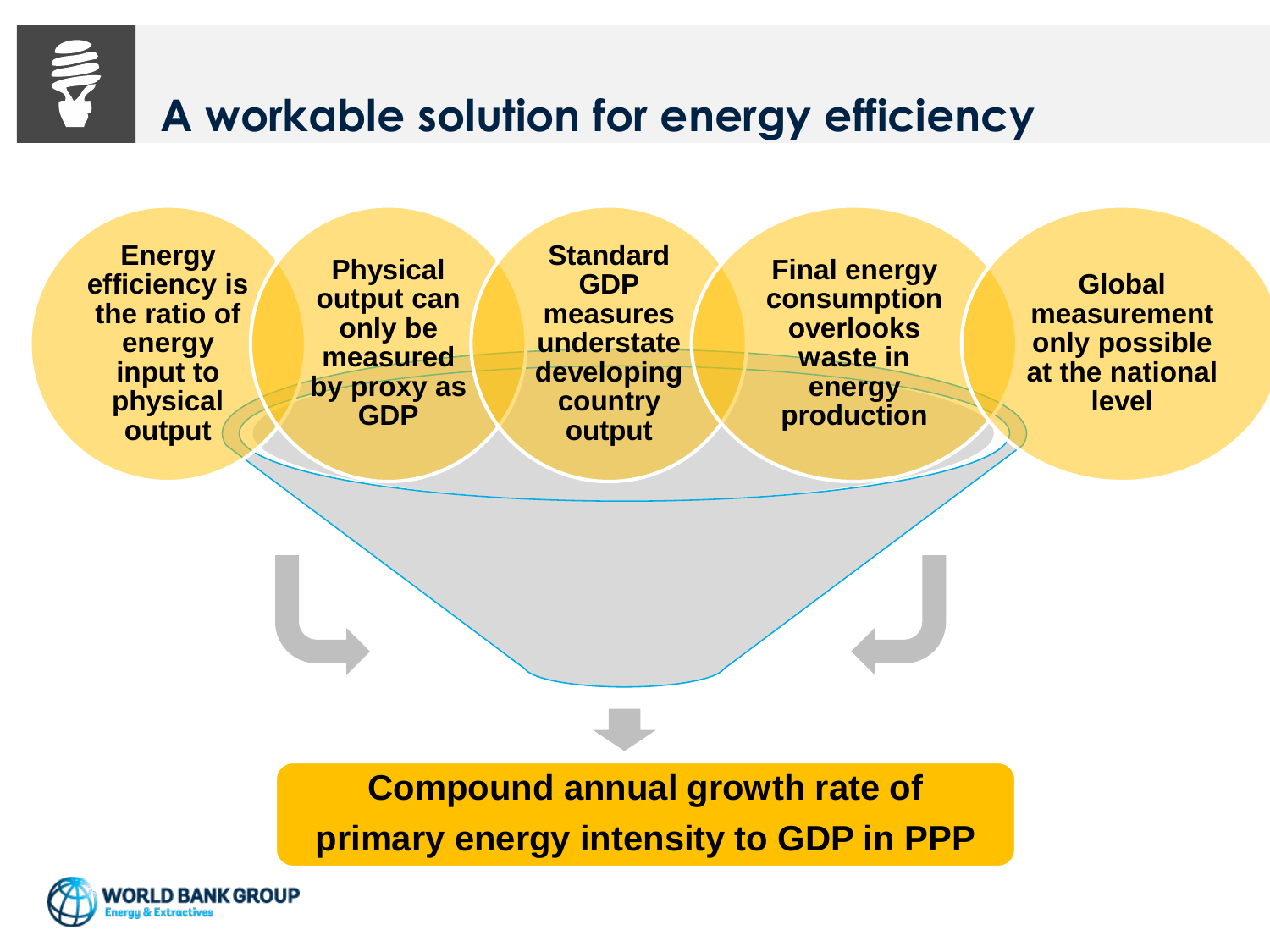## **A workable solution for renewable energy**

**Renewable energies are those replenished more rapidly than they are consumed**

**Sustainability also critical, but hard to gauge (e.g. biomass)**

**Renewable energies are not affected by combustion inefficiency** 

### **Percentage of total final energy consumption from renewable sources**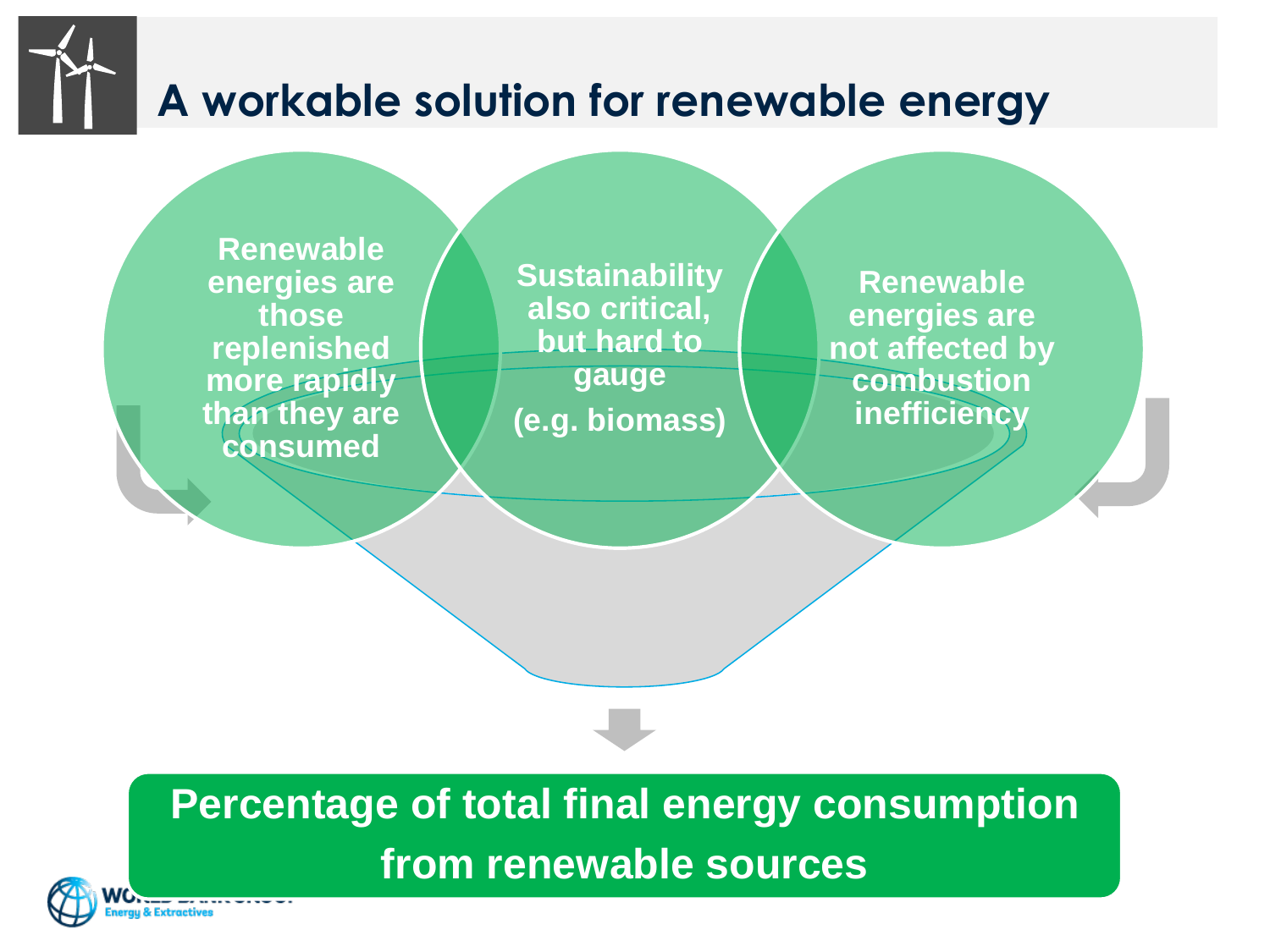**Global Tracking Framework 2017 will involve more dialogue with countries around data processing**

To build a closer link to countries, the five UN Regional Economic Commissions will join Global Tracking Framework 2017

### Proposals are to

- Build in country workshops at regional level
- $\triangleright$  Produce regional chapters/reports
- **▶ Conduct regional dissemination**
- $\triangleright$  Set regional capacity building agendas

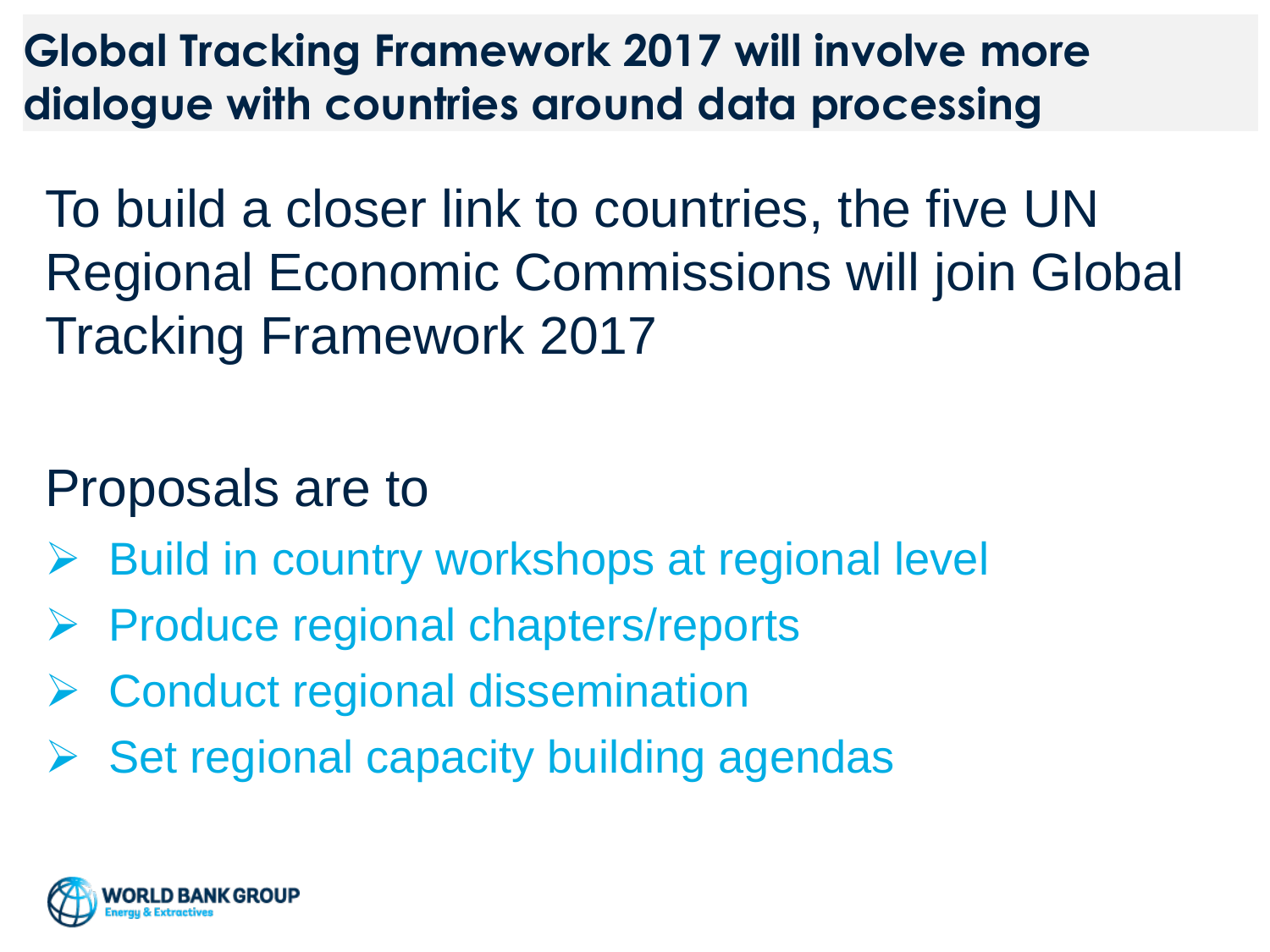## What is RISE? Readiness for Investment in Sustainable Energy

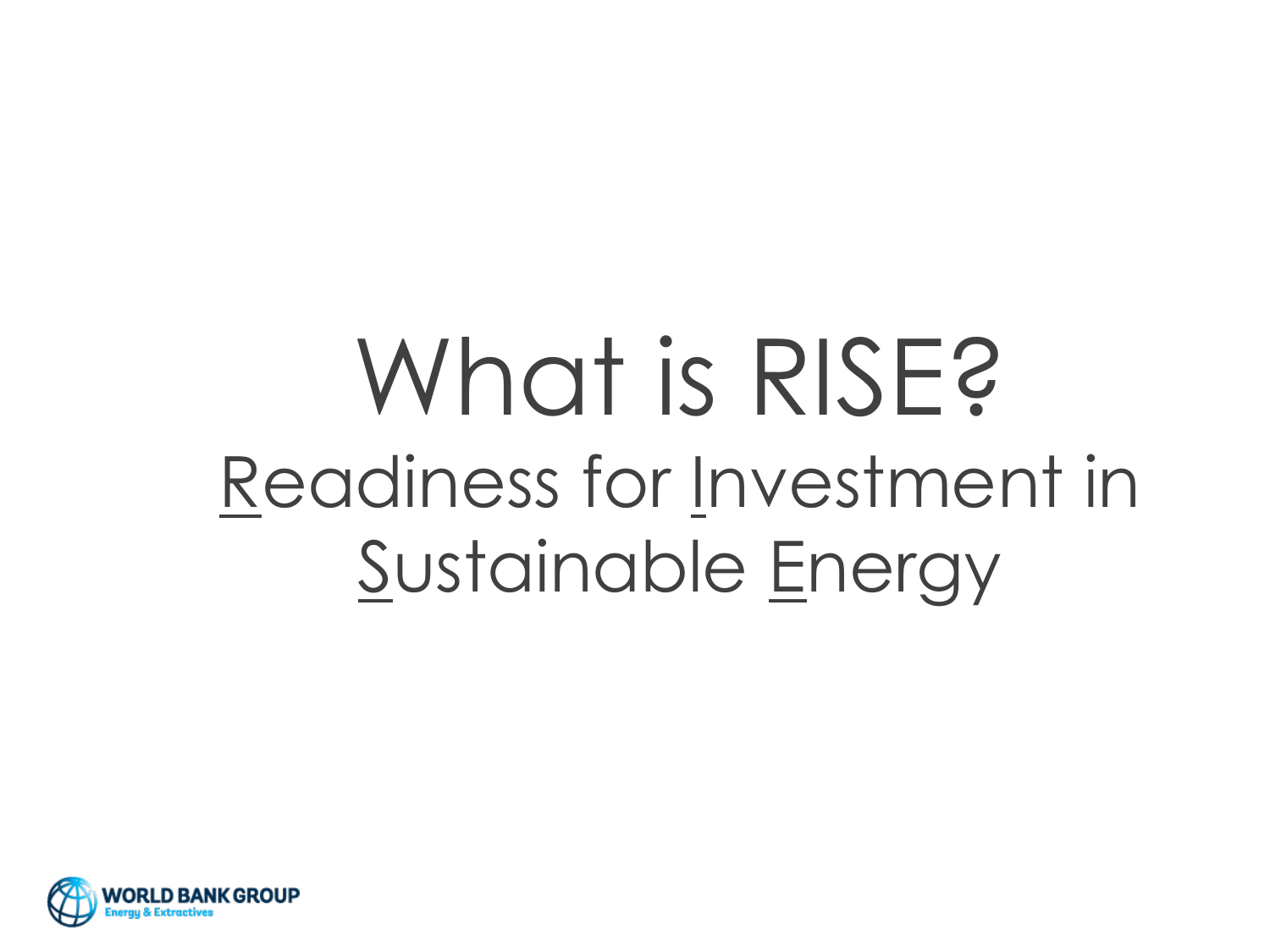### **RISE provides a set of 85 good practice policy indicators**

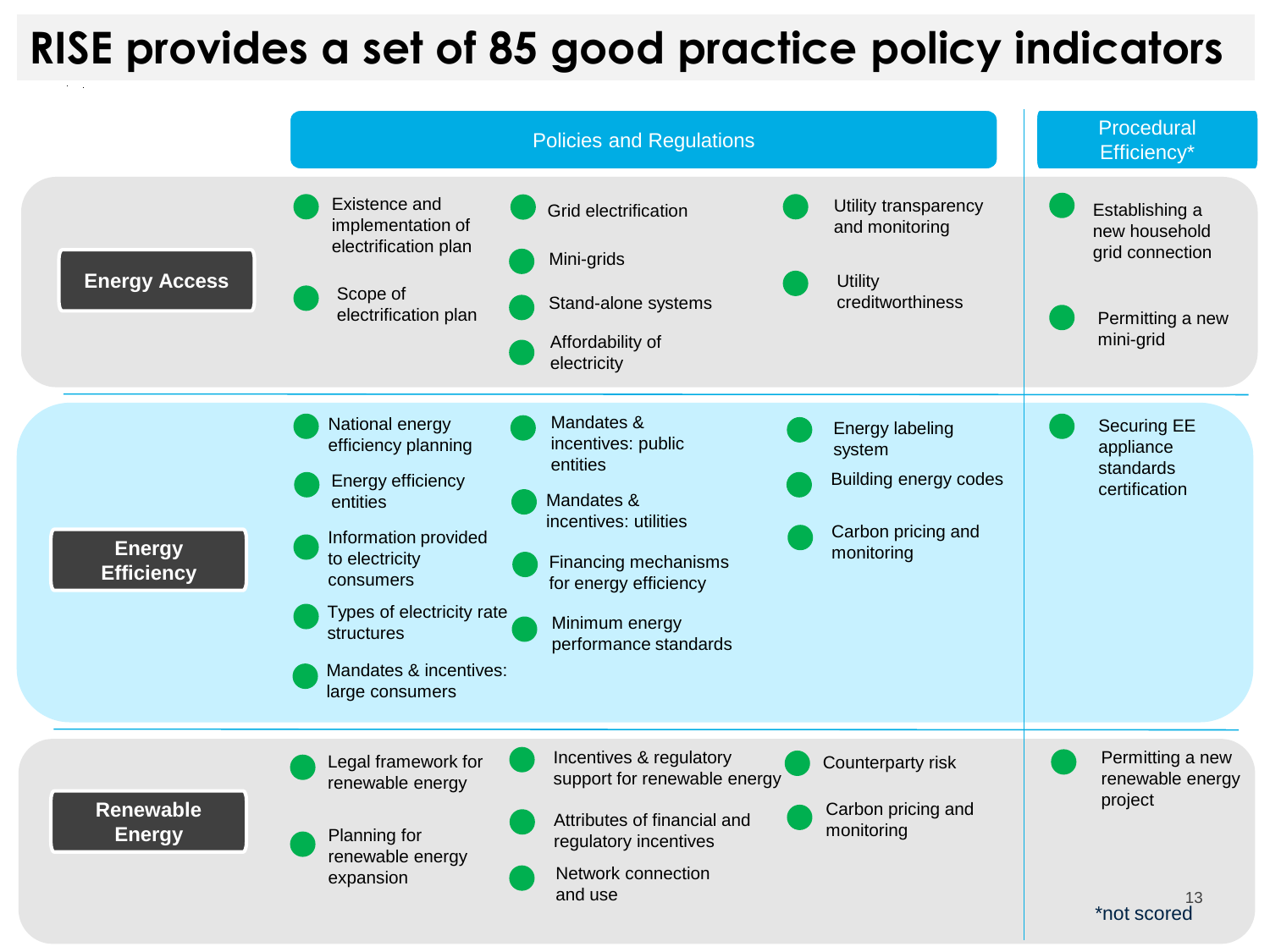### **RISE global rollout just completed in 110 countries**



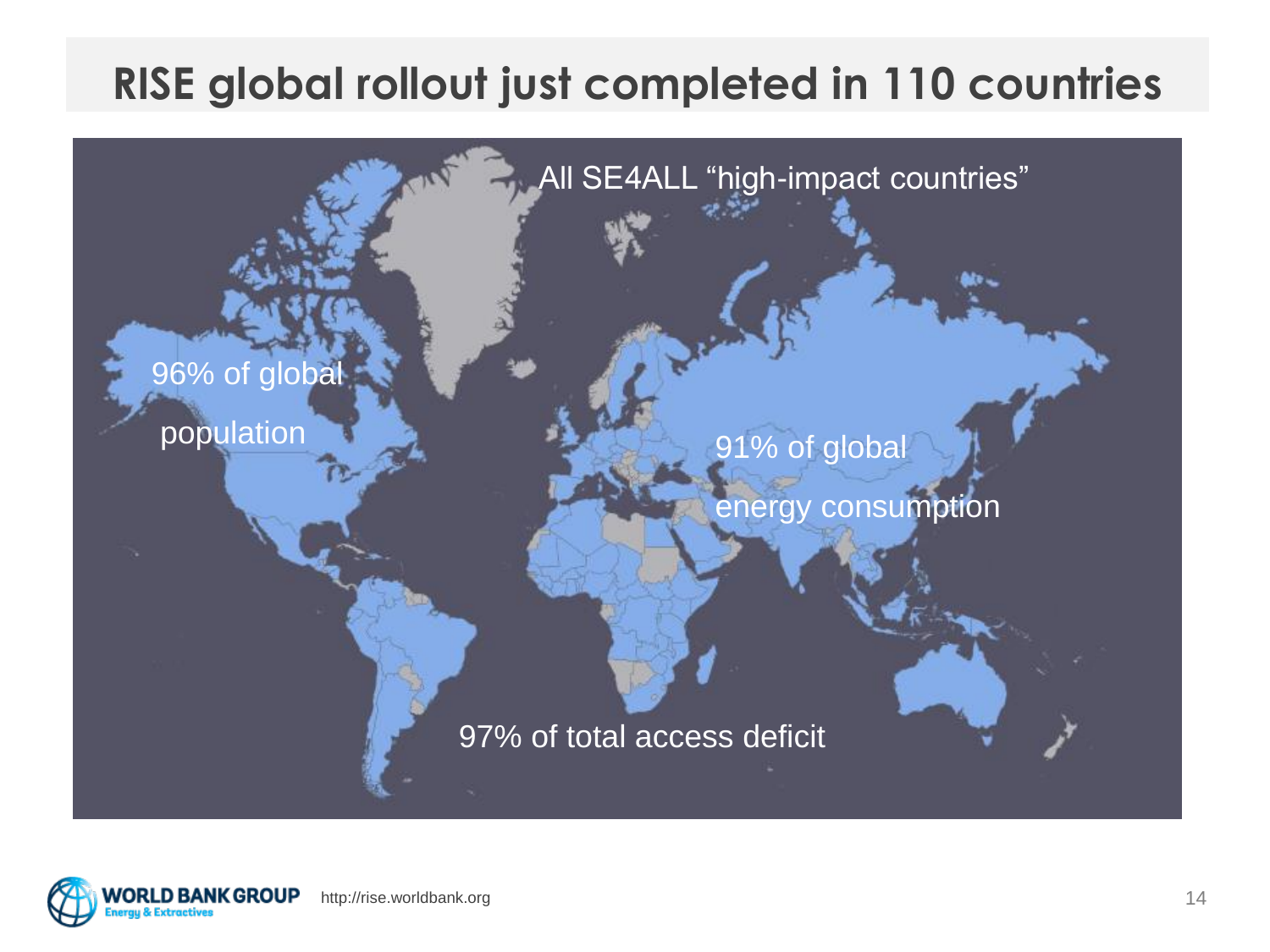### **Energy Access Pillar indicators and sub-indicators**

|                                                                                                                                             | <b>Policies and Regulations</b>                                                                                                                                                     |                                                                                                                                                                                               | <b>Procedural Efficiency</b>                                                                                                             |
|---------------------------------------------------------------------------------------------------------------------------------------------|-------------------------------------------------------------------------------------------------------------------------------------------------------------------------------------|-----------------------------------------------------------------------------------------------------------------------------------------------------------------------------------------------|------------------------------------------------------------------------------------------------------------------------------------------|
| Existence and monitoring<br>of officially approved<br>electrification plan<br>• Existence<br>• Public availability                          | Framework for grid<br>electrification<br>• Funding support for grid<br>electrification<br>Funding support for consumer                                                              | Consumer affordability of<br>electricity<br>• Cost of subsistence<br>consumption<br>• Policy to support low-volume                                                                            | Establishing a new household<br>grid connection<br>• Time, cost and procedures for<br>rural customers<br>• Time, cost and procedures for |
| • Regular update<br>• Tracking institution<br>• Timeframe<br>Scope of officially approved<br>electrification plan<br>• Service level target | connections<br>• Standards of performance<br>Framework for mini-grids<br>• Legal framework for operation<br>• Ability to charge cost-<br>reflective tariffs<br>• Funding incentives | consumers<br>Utility transparency and<br>monitoring<br>• Public financial statements<br>• Public annual reports<br>• Public reliability measurements<br>• Usage of outage recording<br>system | urban customers<br>Establishing a new mini-<br>grid facility<br>Time and cost of<br>procedures                                           |
| • Inclusion of off-grid solutions<br>• Inclusion of community and<br>productive services<br>• Geo-spatial mapping                           | • Standards and quality<br>Framework for stand-alone<br>systems<br>• Existence of national program<br><b>Funding incentives</b><br>Standards and quality                            | <b>Utility Creditworthiness</b><br>• EBITDA margin<br>• Days payable outstanding<br>• Debt service coverage ratio<br>• Current ratio                                                          |                                                                                                                                          |

#### **RISE score: 8 indicators, 29 sub-indicators, and 59 scored questions Not scored: 2 indicators and 3**

**sub-indicators**

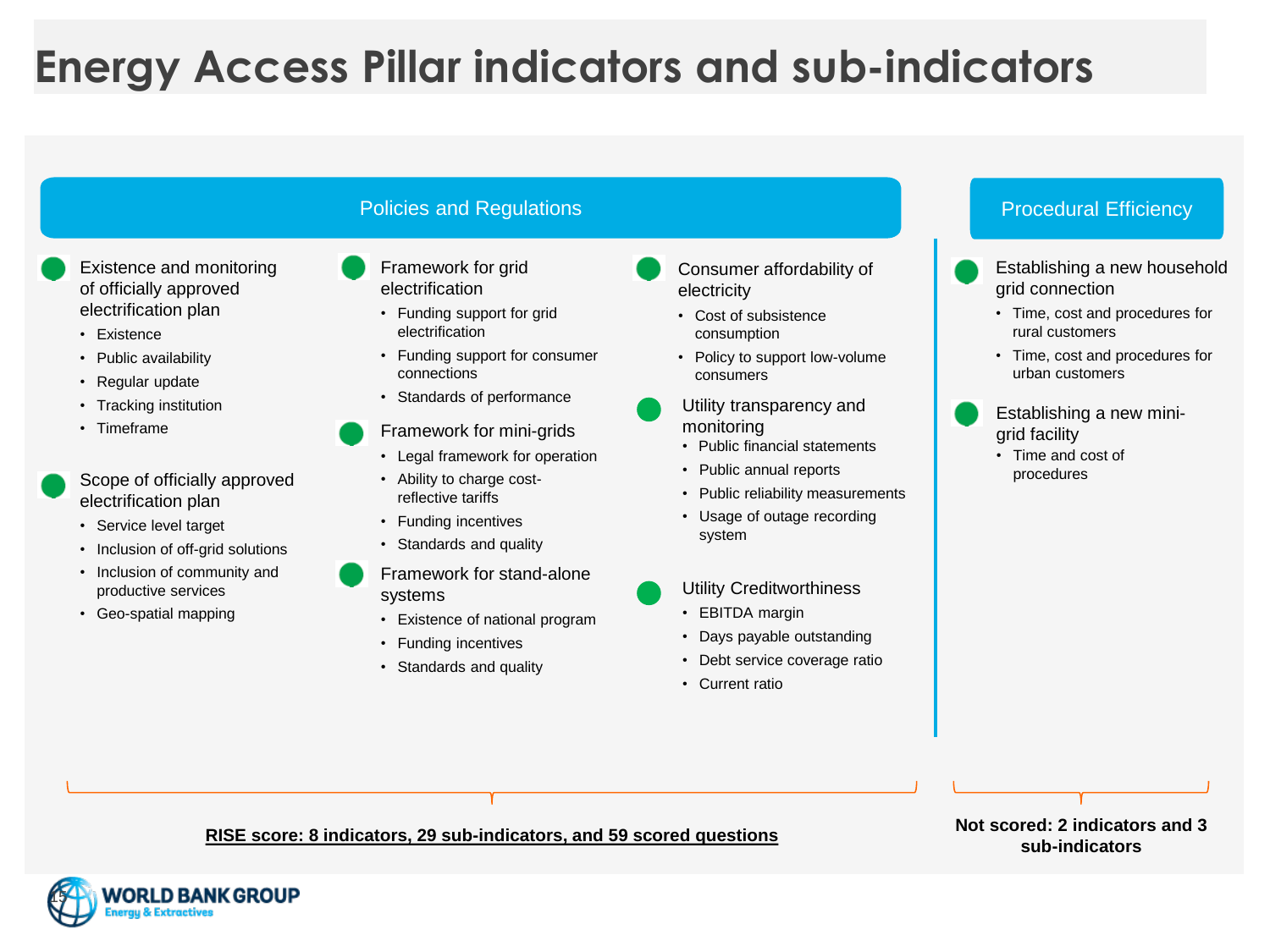### **Energy Efficiency Pillar indicators and sub-indicators**

|                                                                                                                                                                                                                                                                                                                       | <b>Policies and Regulations</b>                                                                                                                                                                                                                                                                                                                                   |                                                                                                                                                                                                                                                                                                            | Procedural<br><b>Efficiency</b>                                                                                                   |
|-----------------------------------------------------------------------------------------------------------------------------------------------------------------------------------------------------------------------------------------------------------------------------------------------------------------------|-------------------------------------------------------------------------------------------------------------------------------------------------------------------------------------------------------------------------------------------------------------------------------------------------------------------------------------------------------------------|------------------------------------------------------------------------------------------------------------------------------------------------------------------------------------------------------------------------------------------------------------------------------------------------------------|-----------------------------------------------------------------------------------------------------------------------------------|
| National energy<br>efficiency planning<br>• Existence of legislation /<br>action plan<br>• National targets<br>• Sector targets                                                                                                                                                                                       | Mandates & incentives:<br>Large consumers<br>• Mandates for large<br>consumers<br>• Incentives for large<br>consumers<br>• Performance recognition                                                                                                                                                                                                                | Minimum energy<br>performance standards<br>• Range of product types<br>covered<br>• Verification and penalties<br>for non-compliance                                                                                                                                                                       | Time and cost of<br>securing EE<br>appliance standards<br>certification<br>• Time and cost of<br>procedures for a<br>refrigerator |
| <b>Energy Efficiency</b><br><b>Entities</b><br>• Functions covered by<br>dedicated entities<br>Information provided to<br>electricity consumers<br>Reports on electricity use<br>Quality of information<br>Comparisons with other<br>users<br>Energy saving<br>information<br>Types of electricity rate<br>structures | Mandates & incentives:<br><b>Public entities</b><br>• Obligations for public<br>buildings<br>Obligations for other public<br>facilities<br>• Public procurement of<br>energy efficient products<br>• Ability to retain energy<br>savings<br>Mandates & incentives:<br><b>Utilities</b><br>• Mandates for utilities<br>• Cost recovery mechanisms<br>for utilities | Energy labeling<br>system<br>Range of product types<br>covered<br>Mandatory vs voluntary<br>system<br>Building energy codes<br>• New residential /<br>commercial buildings<br>• Renovated buildings<br>• Compliance system<br>Building energy<br>information<br>• Building EE<br>certification & labelling |                                                                                                                                   |
| • Electricity rate structure<br>• Demand charges (large<br>customers)<br>• Time of use tariffs                                                                                                                                                                                                                        | Financing mechanisms<br>for energy efficiency<br>Type of mechanism in<br>each sector                                                                                                                                                                                                                                                                              | Carbon pricing and<br>monitoring<br>Carbon pricing mechanism<br>Monitoring, reporting and<br>verification (MRV) system                                                                                                                                                                                     |                                                                                                                                   |

**Not scored: 1 indicator and 1 subindicator**

**RISE score: 12 indicator and 31 sub-indicator**

16

**LD BANK GROUP** 

& Extractive